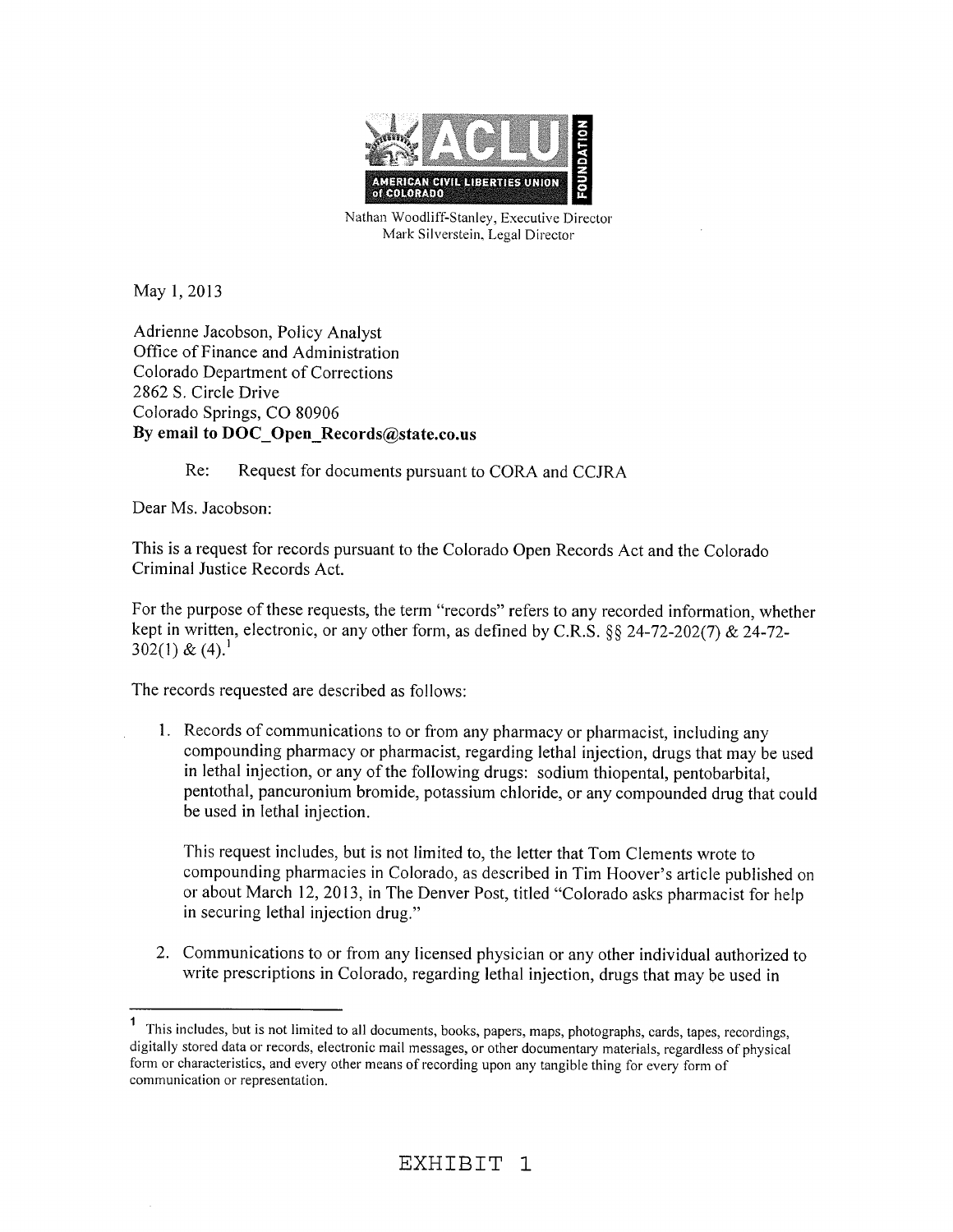lethal injection, or any of the following drugs: sodium thiopental, pentobarbital, pentothal, pancuronium bromide, potassium chloride, or any compounded drug that could be used in lethal injection;

- 3. Communications to or from anyone who claims to be able to provide, obtain or supply drugs that may be used in lethal injection, or any of the following drugs: sodium thiopental, pentobarbital, pentothal, pancuronium bromide, potassium chloride, or any compounded drug that could be used in lethal injection; and
- 4. Communications to or from anyone outside of the Colorado Department of Corrections regarding drugs that may be used in lethal injection, or any of the following drugs: sodium thiopental, pentobarbital, pentothal, pancuronium bromide, potassium chloride, or any compounded drug that could be used in lethal injection.
- *5.* Documents evidencing the identity of pharmacies, pharmacists, medical professionals with prescription authority, manufacturers, distributors, wholesalers, retailers, or other sources of any drug that may be used in lethal injection, including but not limited to any of the following drugs: sodium thiopental, pentobarbital, pentothal, pancuronium bromide, potassium chloride, or any compounded drug that could be used in lethal injection.
- 6. The subject of Department of Corrections Administrative Regulation 300-14 is listed as "Capital Punishment/Execution by Lethal Injection." Section IV.K. of that regulation states as follows:

"A RESTRICTED DISTRIBUTION document exists to provide procedures and guidelines for carrying out a death sentence by lethal injection and will be distributed to DOC employees on a need-to-know basis."

Please provide a copy of that "restricted distribution document," as well as any updated or revised versions of that document.

This request is intended to cover the full scope of public records with the content as described above. "'Public records' means and includes all writings made, maintained, or kept by the state, any agency, institution, a nonprofit corporation incorporated pursuant to section 23-5-121 (2), C.R.S., or political subdivision of the state, or that are described in section 29-1-902, C.R.S., and held by any local-government-financed entity for use in the exercise of functions required or authorized by law or administrative rule or involving the receipt or expenditure of public funds." C.R.S. § 24-72-202(6)(a)(1) (emphasis added).

Pursuant to C.R.S. § *24-72-305.5,* I affirm that the requested records will not be used for the direct solicitation of business for pecuniary gain. The ACLU of Colorado is a non-profit organization that seeks the records for a non-commercial public purpose, including non-profit activities, research, and/or journalism. If your office so provides, we request a reduced or waived fee pursuant to C.R.S. § *24-72-205(4).*